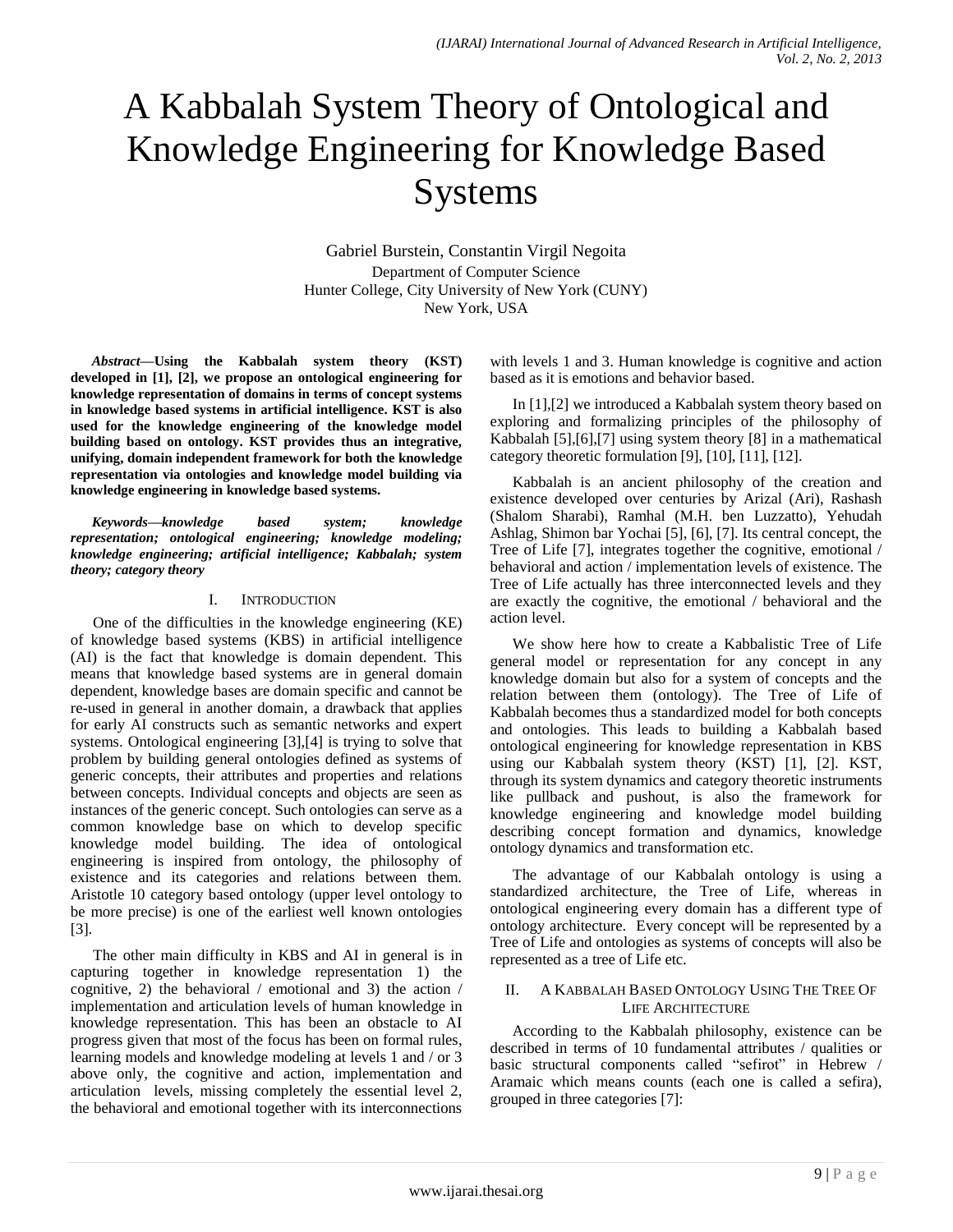- Cognitive level (including objective, spiritual knowledge, meta-knowledge) : Crown (will, faith and desire, meta-knowledge level called Keter in original Hebrew or Aramaic), Wisdom (idea called Chochmah in Hebrew / Aramaic), Understanding (Binah) and Knowledge (Da'at) which in fact prepares the transition and implementation of understanding at the emotional level. We are not going here into the detailed structure of this sefira, we did so in [1].
- Emotional / behavioral level: Lovingkindness (Chesed), Judgment, Strength, Rigor or Severity (Gevurah) and Harmony or Beauty (Tiferet) which is connected to the next level below
- Action, implementation, articulation level: Perseverance or Endurance (Netzach), Victory or Majesty (Hod), Foundation (Yesod) and Kingship (Malchut)

Despite their metaphorical anthropomorphic names, they do represent a very general metaphoric coordinate system of 10 general basic attributes (11 sefirot including Knowledge which normally is not represented in the same time with Crown, we will often refer to this as "10+1 sefirot"), properties, attributes that can be used to describe complex systems in general and existence. In fact, ontology attempts to find a sort of philosophical, generalized, abstract Cartesian-like system of coordinates for existence. From this point of view Kabbalah can be seen as one of the first attempts to create ontology to describe existence, creation and creatures. In the Tree of Life, the ten sefirot fundamental units or components are interconnected by 22 arcs based on the interactions between them and between each of the three fundamental levels described above, in which these sefirot are integrated.

The internal sub-structure of each sefira is again of the type of a Tree of Life made of 10 sub-sefirot of the same type as the original 10 sefirot. This way, each sefira contains an internal model of the Tree of Life and of each of the sefirot it is in interaction with. In principle, we can go on and speak of the sub-sub-structure of sub-sefirot which will also be in the shape of Tree of Life etc. This means that the Tree of Life has a fractal structure or an inter-inclusive structure. However, for purposes of our Kabbalah system theory we will restrict ourselves to the first order sub-structure of the Tree of Life described by sub-sefirot of sefirot.

We can use the Tree of Life structure to create here a model, representation or architecture for a concept:

- Cognitive level of a concept: Crown (Keter) "K"- Concept meta-knowledge, Wisdom (Chochmah) "C" - Idea of the concept, Understanding (Binah) "B" – the meaning, essence and understanding of a concept, Knowledge (Da'at) "D" – Practical relevance of a concept. This level is denoted by CBD or ChaBaD.
- Emotional, behavioral level of a concept: Lovingkindness (Chesed) "C'" - synonymous to the concept, the is-like the concept, Strength, Judgment (Gevurah) "G" – Strength, rules, the "is-not-like" a concept, antonymous to the concept, Harmony (Tiferet)

"T" – Beauty, balance, harmony of a concept. This level is denoted by C'GT or ChaGaT.

 Action, implementation, articulation level of a concept : Endurance (Netzach) "N" – Endurance of a concept, continuity of a concept, concept as an object, permanent entity, Victory or Majesty (Hod) "H" – Concept occurrence and perdurance [3], discontinuity of a concept, concept as a process on and off, Foundation (Yesod) "Y" – Concept re-actualization, updating, renewal, channeling towards implementation and Kingship (Malchut) "M" – Practical manifestation and implementation of a concept. This level is denoted by NHY.



Fig. 1. A Kaballah ontological model for a concept based on a Tree of Life representation: the Tree of Life has three levels (cognitive, behavioral / emotional and action / implementation) and 10+1 basic components called "sefirot". A concept is represented in terms of its 10+1 "sefirot" main subconcepts, coordinates, components, properties, attributes. Each main coordinate or component of a concept has an internal Tree of Life sub-structure representation..

We can now represent our new Kabbalah ontological model of a concept based on the Tree of Life given in Fig. 1. A concept is represented as a Tree of Life of it main attributes, properties, sub-concepts grouped in the 10+1 Sefirot of a Tree of Life acting as a generalized coordinate system. Each subconcept or attribute, each property is also represented by its internal sub-Tree of Life structure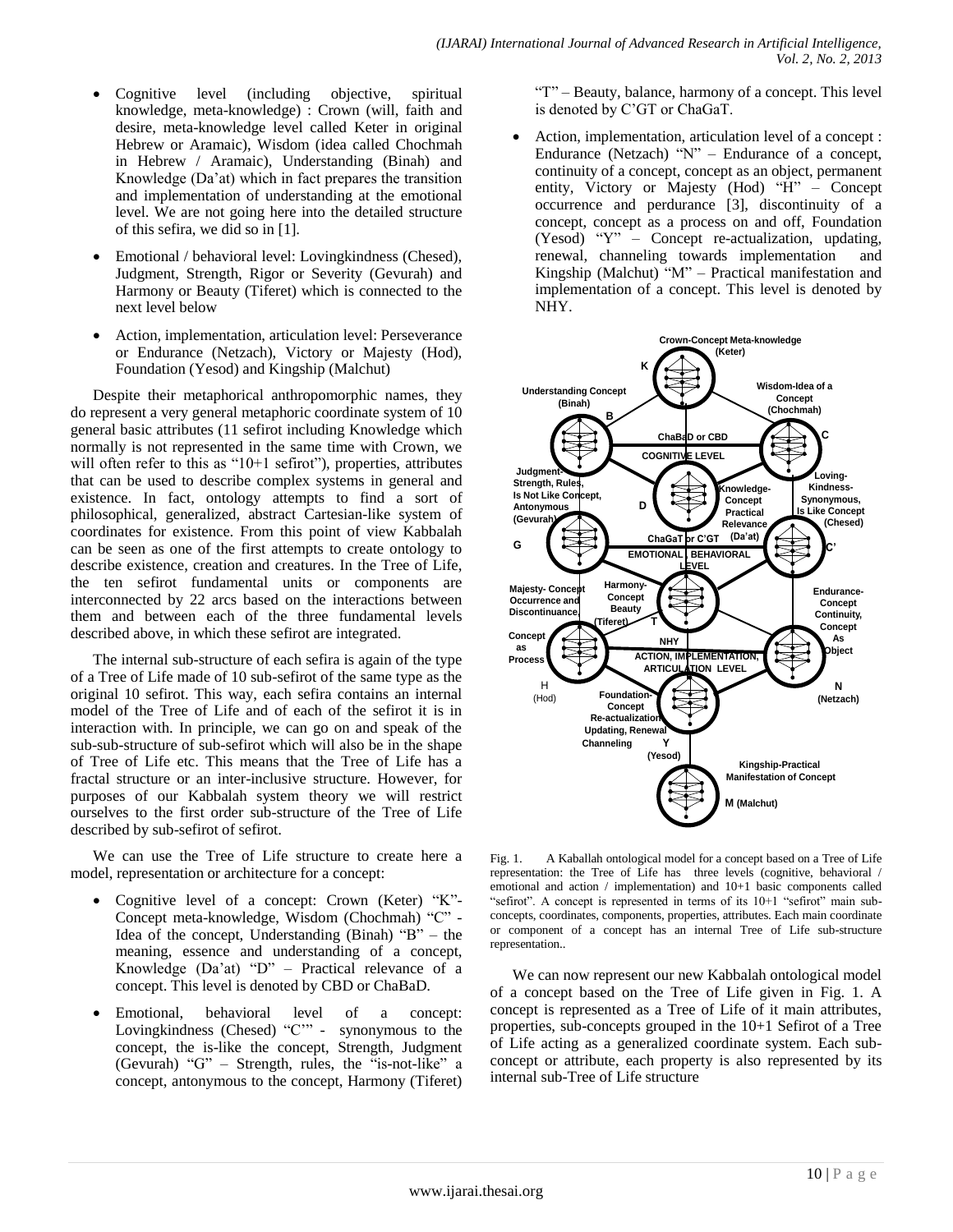

Fig. 2. A Kabbalah system theory based ontological engineering model for an ontology seen as a system of concepts, their properties, attributes and relations between concepts. An ontology is represented by the simplified form of the Tree of Life. Here each sefirot represents a concept or class of concepts which has an internal simplified sub-Tree of Life structure too. According to our Kabbalah system theory, this simplified form of the Tree of Life is modeled by a hierarchical 3-level feedback control system.

The Tree of Life of a concept can be represented in a simplified form showing only its three triadic levels that we explained above which were denoted in Fig. 1 by CBD (ChaBaD), C'GT (ChaGaT) and NHY, notation based on the initials of the three sefirot at each level. Such simplified representation is often used in Kabbalah to focus on the three interconnected hierarchic levels and is called in Hebrew "Drush HaDaat".

We can build next our new Kabbalah based ontological engineering model for an ontology seen as a system of concepts, their properties, attributes and relations between concepts. An ontology will be represented by the simplified form of the Tree of Life as in Fig. 2. Here each sefirot represents a class, category of concepts of the ontology which is also modeled by an internal simplified sub-Tree of Life structure.

We developed in [1], [2] a Kabbalah system theory of the simplified form of the Tree of Life given in Fig. 2. System theory emerged as a program to address, in a holistic rather than reductionist way driving and controlling or control engineering different type of systems and the interdependence between these in a unified formalism [8]: input or cause, output or effect, states, feedback from states or output back to input called control or feedback control meant to drive the system to a desired state or objective etc. System theory has been so far very little applied to AI, knowledge engineering, ontological

engineering yet all these are called "engineering". We will introduce here a system theoretic interpretation of knowledge engineering seen as achieving desired outputs and objectives based on driving, controlling a knowledge based model, an ontology etc which is the general objective of control system engineering in general. Our Kabbalah system theory is based on modeling the simplified Tree of Life in Fig. 2 as a 3-level feedback control system: the three triadic levels discussed before CBD, C'GT. NHY operate each as a feedback loop with the mid-line sefirot D, T, Y acting as feedback "controllers" moderating, modulating balancing the interaction between respectively C and B, C' and G, N and H. These three feedback control systems are vertically interconnected both ways, up and down, to achieve hierarchic feedback control [1].

One of the main merits of the Kabbalah system theory approach developed in [1], [2] is that it is both holistic and reductionist. System theory approach is holistic which leads to de-emphasizing reductionist aspects and this was a drawback. Postmodern approaches aim to restore the emphasis on the reductionist, de-constructivist aspects [1]. Our Kabbalah system theory is both holistic and reductionist given that each sefirot is "deconstructed" in detail through its sub – Tree of life model. From this point of view, Kabbalah system theory is a postmodern system theory. The structure of the reductionist model is the same as the holistic model due to the interinclusive structure of the Tree of Life.

# III. A KABBALAH SYSTEM THEORY APPROACH TO ONTOLOGICAL ENGINEERING, KNOWLEDGE ENGINEERING AND KNOWLEDGE BASED MODELING

The main feature of the system theoretic approach is the emphasis on cause-effect relations and the dynamics of systems. Ontologies are in general static, represented by hierarchically branching trees yet one wants a dynamic ontological engineering to act as a base for knowledge based modeling and knowledge engineering [3]. All these are dynamic in nature and so is learning, concept formation and evolution etc.

This is why we concentrate in this section on developing Kabbalah system theory dynamic models for the ontological engineering framework in Fig. 2. These models will be in fact Kabbalah system theory models for knowledge engineering and knowledge based modeling rooted in the ontological engineering model of Fig. 2. We will provide thus a common, unifying, integrative framework for ontological engineering and knowledge based modeling / knowledge engineering.

The first step is to model the dynamics of the ontology backcloth or foundation, concept formation dynamics within the ontology Tree of Life model from Fig. 2. For this purpose we introduced in [1] the mathematical category theoretic formalism as the mathematics behind our Kabbalah system theory. This is based on the operations of pullback and pushout which we need to re-define here for ease of understanding. A category is made of objects, morphisms (maps) between objects and morphism composition [9], [10].

**Definition 1** The pushout of objects A and B over object C in a category containing objects A,B,C connected by the morphisms g:  $C \rightarrow B$ , f:  $C \rightarrow A$ , is an object PO of that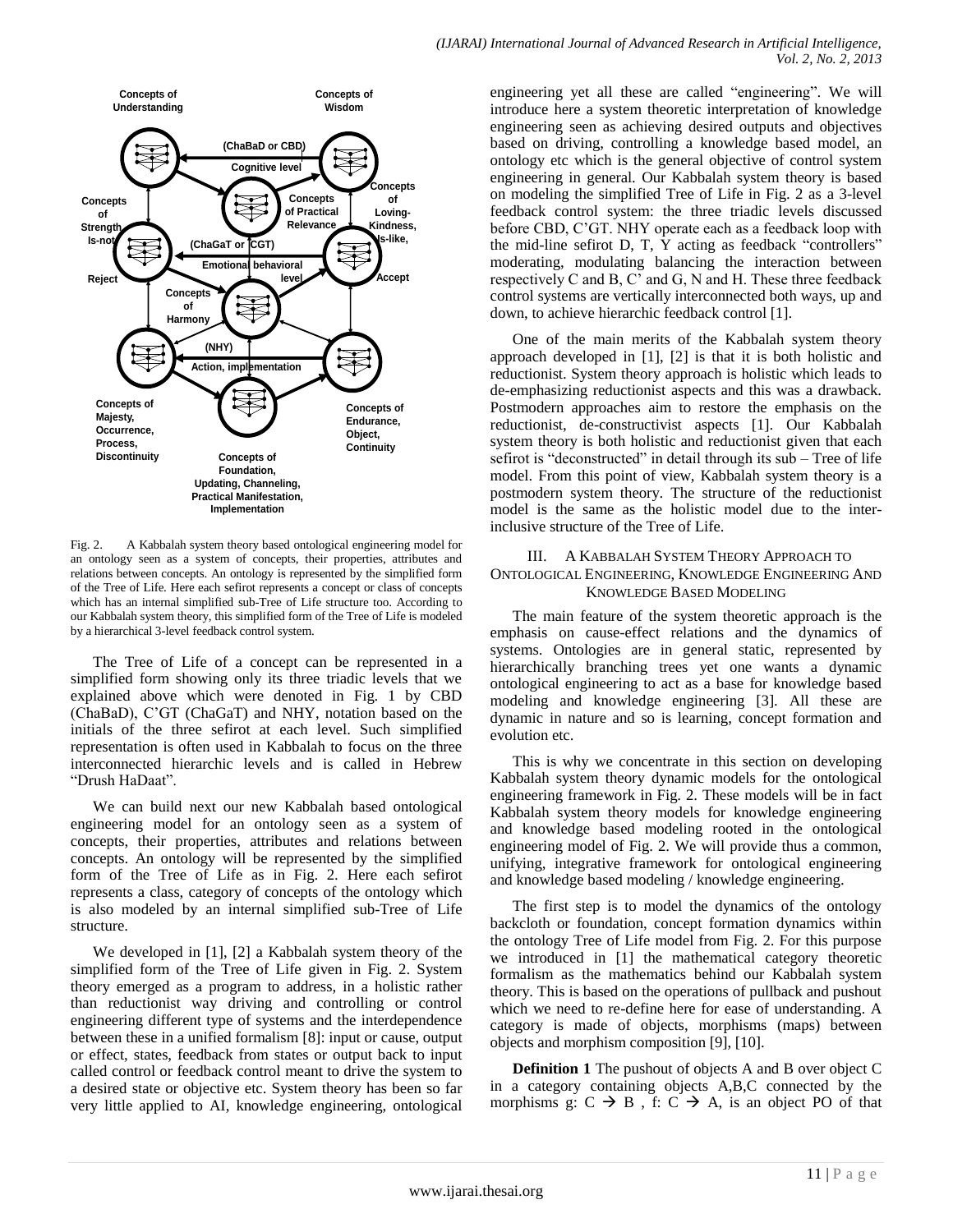category together with morphisms n:  $B \rightarrow PO$  and m:  $A \rightarrow PO$ in the category morphism set such that i) the diagram in Fig. 4 commutes m o  $f = n$  o g (where "o" denotes morphism composition) and ii) PO has the universality property meaning that for any other object P in the category and morphisms m':  $A \rightarrow P$  and n':  $B \rightarrow P$  that satisfy the commutativity of the diagram in Fig  $3 \text{ m'o } f = \text{n' o g}$ , there exists a unique morphism p: PO  $\rightarrow$  P such that p o m = m' and p o n = n' (see Fig. 3).

We introduce next pullback, dual to pushout, by y-define here for ease of understanding.abbalah system theory. This is based on the operations of pullback and pushout which wreversing the morphism arrows in Definition 1.

**Definition 2** The pullback of objects A and B over object C in a category containing objects A,B,C connected by the morphisms g:  $B \rightarrow C$ , f:  $A \rightarrow C$ , is an object PB of that category together with morphisms n:  $PB \rightarrow B$  and m:  $PB \rightarrow A$ such that i) the diagram in Fig. 4 "commutes" that is f o  $m = g$ o n where "o" denotes morphism composition and ii) PB has the universality property meaning that for any other object, P, in the category and morphisms m':  $P \rightarrow A$  and n' :  $P \rightarrow B$  that satisfy the "commutativity" of the diagram in Fig 4 that is f o  $m' = g$  o n', there exists a unique morphism p:  $P \rightarrow PB$  such that m o  $p = m'$  and n o  $p = n'$  (see Fig. 4).



Fig. 3. The category theoretic commuting diagram definition of the pushout PO of objects A and B over C including the universality property (stability, robustness) of PO with respect to any other P. Objects can be concepts, sefirot, classes or categories of concepts etc.



Fig. 4. The category theoretic commuting diagram definition of the pullback PB of A and B over C including the universality property (stability, robustness) of PB with respect to any other P. Objects A, B, C can be concepts, sub-concepts.

The Tree of Life in Fig. 2 can be seen as a diagram in the category of graphs and morphisms between graphs mapping vertices to vertices and edges to edges. Each sefirot corresponding to a class or category of concepts is represented by its own Tree of Life graph and the connections between sefirot as classes or categories of concepts can be modeled by morphisms between graphs. By considering the levels CBD, C'GT, NHY as 2-dimensional faces we can model the sub-Tree of Life of each concept or concept class as a simplicial complex which has vertices, edges or arcs and also two dimensional (triangle) faces CBD, C'GT, NHY. The Tree of Life in Fig. 2 can then be seen as a commuting diagram in the category of simplicial complexes and simplicial maps between them [10]. We obtain the algebraic category theoretic model for the Kabbalah based ontology of Fig. 2 given by Fig. 5.

In the algebraic category theoretic framework of Fig. 5 for the Tree of Life ontology model in Fig. 2, we can define, impose or calculate pullbacks and pushouts across the Tree of Life based on Definitions 1 and 2. It was shown in [13] how pullbacks and pushouts can be used to model concept formation based on bottom up learning and generalization, induction (pushout) and top down validation or verification, deduction. The universality property in Definitions 1 and 2, applied to concepts as pullbacks/pushouts, gives the structural stability of concepts.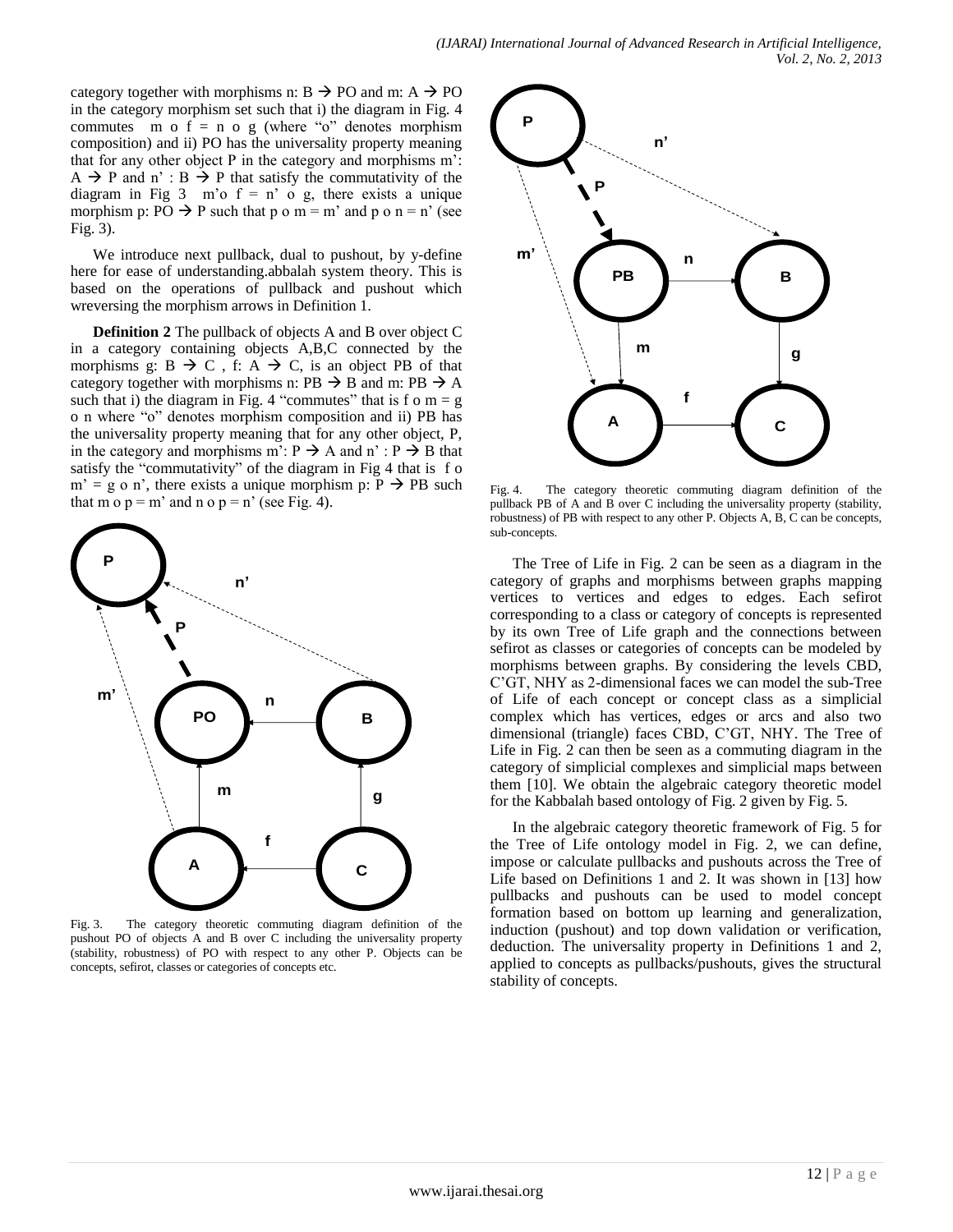

Fig. 5. Algebraic category theoretic model for the Kabbalah system theory based ontological engineering framework in Fig. 2: each concept or class of concepts of the ontology is represented by a simplicial complex of subconcepts or attributes/properties and the connections between them are simplicial maps between simplicial complexes, denoted F(CB), F(BD),…based on the notation for the domain and co-domain sefirot. The overall diagram is a commuting diagram in the category of simplicial complexes .

In the Tree of Life ontology model in Fig. 2, pullback and pushout are a powerful model for concept formation dynamics across the ontology. One of the examples, is the construction, concept formation, of Harmony (Tiferet) concept, represented by K(T) in Fig. 5, as pullback / pushout of Wisdom (Chochmah) concept, K(C) in Fig. 5, and Understanding (Binah) concept, K(B) in Fig. 5, over Knowledge (Da'at), K(D) in Fig. 5. This was formulated in detail in [1], in general, not for concepts in particular. According to [11],[12], pullback describes system dynamic behavior while pushout is a model of system interconnection. The "blending" of concepts to yield new concepts can be modeled by pushout [14]

The dynamics of the Tree of Life ontology model can be modeled as we explained above, as a diagram in the category of simplicial complexes of each sefirot concept or class of concepts C, B, D....denoted  $K(C)$ ,  $K(B)$ ,  $K(D)$ ,...together with possible pullback and pushout square sub-diagrams within the Tree of Life commuting diagram in Fig. 5. The edges denote simplicial maps between simplicial complexes. This is ontology base dynamics.



Fig. 6. Knowledge engineering and model building dynamics modeled as a transformation in time of the Kabbalah ontological model in Fig. 2 through a commuting diagram.

The knowledge engineering and knowledge modeling dynamics based on this dynamical ontology is given by the transition from the ontological Tree of Life at one stage to the next stage. This is represented by morphisms (maps) from the three levels of state of knowledge about the concepts (sefirot) at one stage to the three levels of state of knowledge about the concepts at the next stage, a sort of overall morphism between ontological Trees of Life yielding the overall commuting diagram in the category of simplicial complexes given in Fig. 6. We have in fact three sub-dynamics: cognitive, emotional and action, implementation dynamics describing dynamic transformations at each of the three levels of the Kabbalah ontological base model.

If we consider different ontologies modeled by two different Trees of Life in Fig. 6, then we have ontology mapping or transformations from one ontology to another mapping cognitive level to cognitive level, emotional / behavioral level to emotional / behavioral level and action level to action level.

### IV. CONCLUSION

The Kabbalah system theory based ontological and knowledge engineering introduced here, based on the Kabbalah system theory [1],[2] unifies in a common framework both the concept formation dynamics in the ontological base and the dynamics associated with knowledge engineering and knowledge model building.